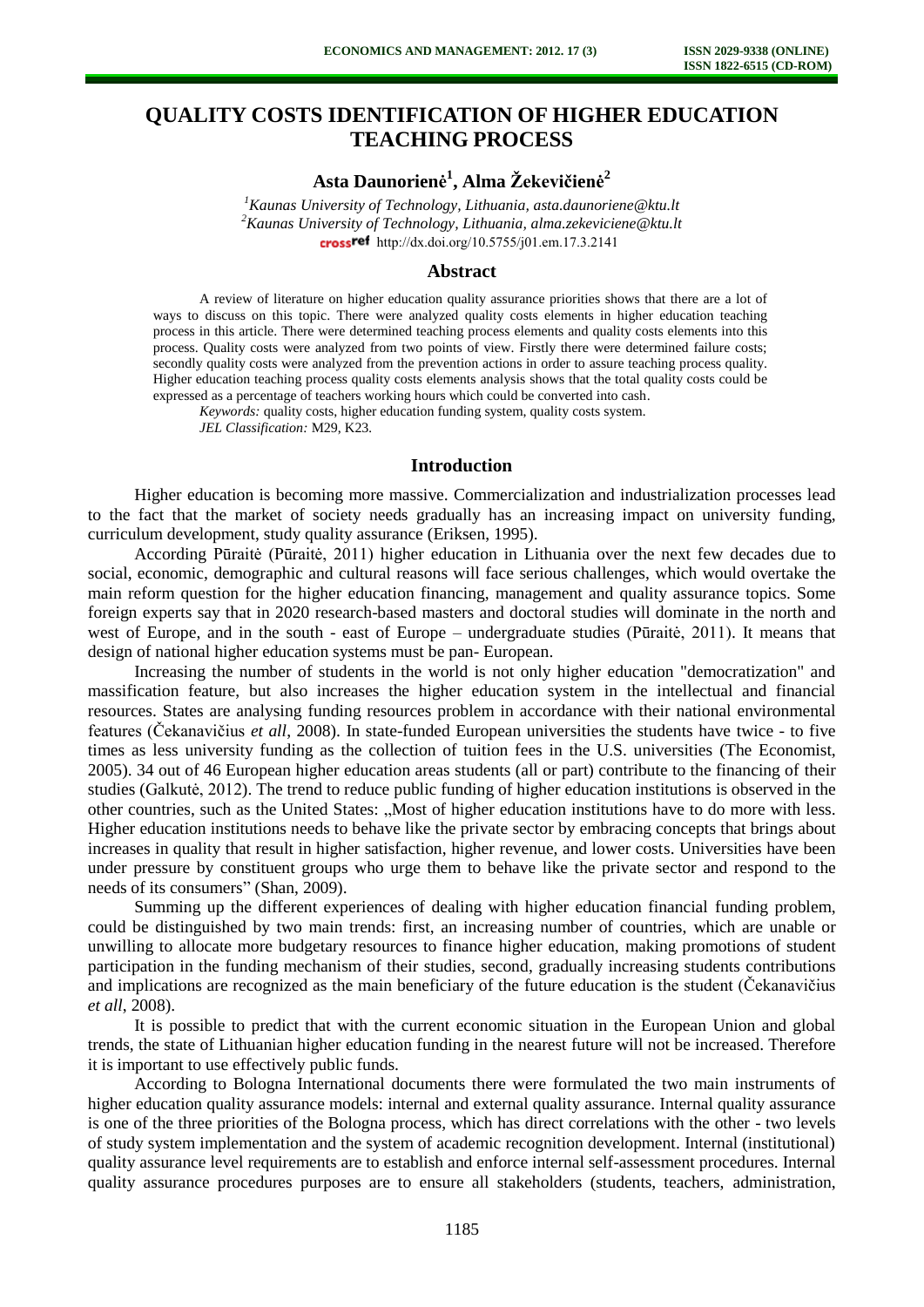government institutions, social partners) participation. Internal quality assurance usually implies the curriculum, teaching excellence, research performance evaluation. Curriculum evaluation usually includes study objectives and the results revision, curriculum of the study's results requirements conformity assessment, review various forms for training needs, analysis of student results, feedback from students, graduates, assessment of the social partners (Pūraitė, 2011). For the most part these activities ultimate results depend on the quality of the teachers' work. The main problem is that priority of higher education service quality requires more teachers' activities. Higher education funding mechanism gaps requires finding new ways how to balance direct government financial resources for higher education services and quality assurance activities.

For internal quality assurance and improvement the efficient use of funding higher education, there are other missed opportunities. One of them - quality costs accounting.

**The object of this article** - higher education quality costs and the **purpose of article** to identify the quality costs of higher education institutions teaching process.

**Research methodology***:* a logical, systematic analysis of scientific papers.

## **The role of higher education quality in economic growth**

In 2011 September the European Commission presented a reform strategy to increase the number of people attained higher education, to improve the quality of teaching in higher education and to maximize the higher education institutions contribution to the EU economy after the economical crisis. This is a part of the creation of new work places and growth strategy.

Strategy "Europe 2020" has extremely strong focus on education system. Strategy program provides measurements to improve all levels education accessibility, to increase youth employment, to improve mobility and performance results and to ensure higher education quality requirements.

"Europe 2020" expressed the desire that by the end of this decade 40 percent will get higher education diplomas (in 2010 gained 33.6 percent population higher education institutions).

One of the planned reform priorities is to improve the quality of higher education and the relevance of the curriculum students, labour market and their future professional needs, to promote higher education teaching and research quality;

Strategy "Europe 2020" expressed priorities require higher education institutions to improve the quality which will give influence results ensuring state economic well-being. This situation is called a win win, win at all the quality assurance process interested parts (see Table 1).

|  |              |              | <b>Benefit of quality improvement</b>                                                                             |                                                       |  |
|--|--------------|--------------|-------------------------------------------------------------------------------------------------------------------|-------------------------------------------------------|--|
|  |              |              | Private                                                                                                           | State                                                 |  |
|  | <b>Costs</b> | Private      | The prospect of higher education institutions $-$<br>to remain in the market and ensure the number<br>of students |                                                       |  |
|  |              | <b>State</b> |                                                                                                                   | State perspective - economic growth of<br>the welfare |  |

**Table 1.** The relationship between quality and economic performance

Higher education quality assurance system is a complex mechanism set, which include higher education institutions operational details, such as: administration quality, education quality, teaching quality, research quality and so on.

Otherwise existing European universities practise shows, those quality assurance systems frequently focus on the accreditation of specific programmes based on minimum quality thresholds, rather than actively seeking to stimulate continuous improvement in the programmes that meet the minimum standards. Studies have highlighted an ongoing perception of variation in the quality of higher education between countries, which undermines the effective functioning of the EHEA20; (Recent developments in European higher education systems). Lithuania example shows, that quality assurance perception is based only on study programs evaluation results (see Figure 1).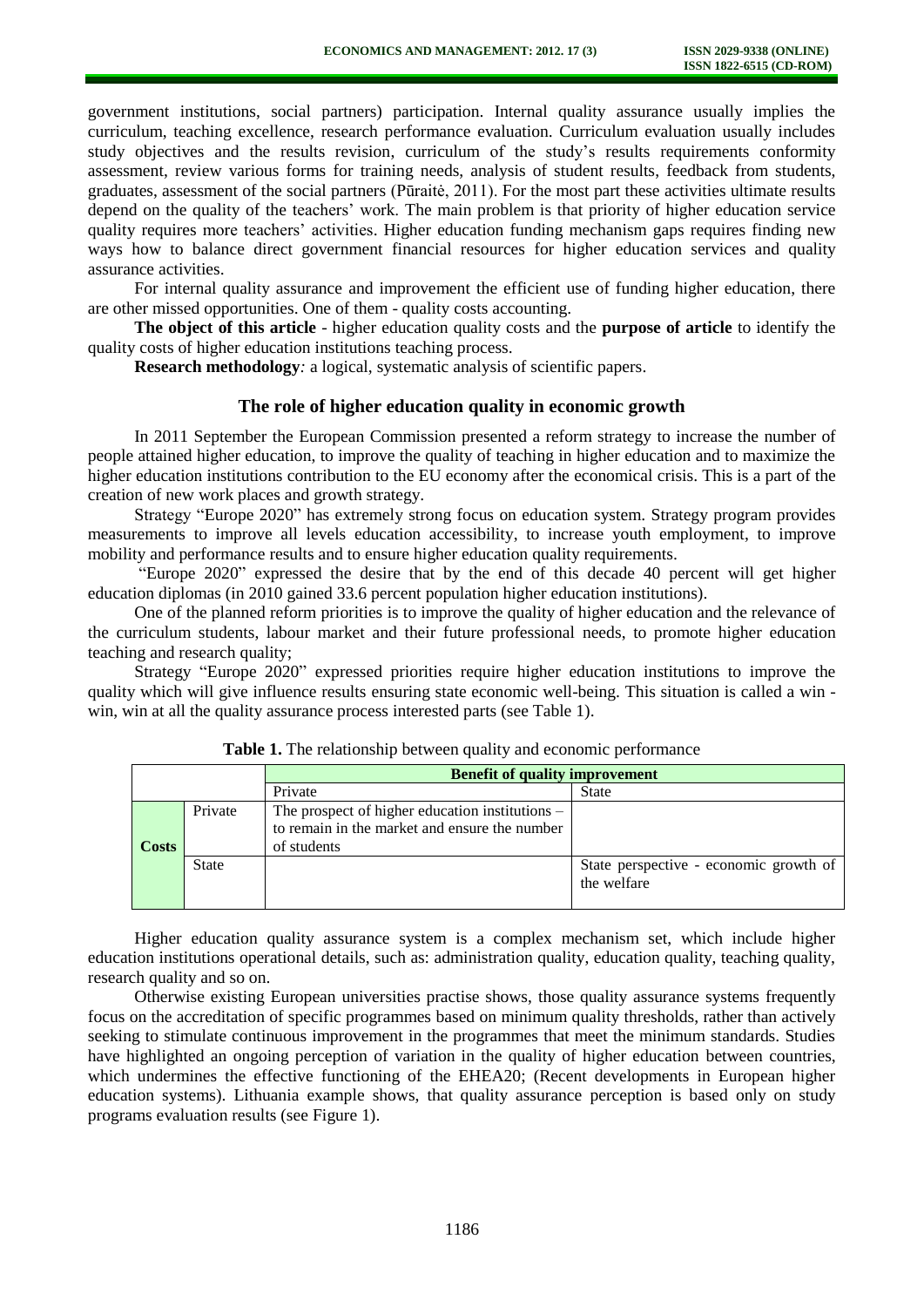

**Figure 1.** New developed study program assessment results 2002–2010 years (*Lithuanian higher education numbers, 2010*)

Such examples show that quality problems are not paid sufficient attention. Implementation of the strategy "Europe 2020" requires not only a good wish of higher education institutions to implement quality assurance systems, but their real funding.

Higher Education Law provides that quality ensuring costs could be included only into the not government funded study price, while the total study carrying cost consist of:

- 1) teaching, research and other studies related to employees wages;
- 2) to buy goods and services related to their studies;
- 3) to encourage students.

It can be assumed that the general governmental structures thought that quality assurance is an ongoing process in itself, non paid attention and additional funding. A priority of higher education service quality and the gaps of higher education funding mechanism require finding new ways how to balance the state's financial resources for higher education services and the substantiality of higher education institutions quality assurance.

From the higher education funding perspective, trying to find the main quality improvement priority it is necessary to evaluate existing situation and to evaluate the main costs of quality. One of the ways to evaluate quality costs – is to develop and implement quality costs system.

### **Quality costs management assumptions at higher education institutions**

In order to implement a quality costs program for the higher education institutions it is important to understand the essence and management features of the quality costs. Various authors take different approaches of the costs of quality (see Table 2).

Thus, the definition of costs of quality in higher education institutions is problematic because of the existing heterogeneity in the definition of the concept of quality in higher education, both in determining what is a higher education product, consumers, stakeholders, and so on.

This article in general compliance with the provisions of that quality costs in higher education - costs incurred from the failing that provide the service in the required most efficient and effective way.

The main purpose of quality management is to improve quality, reduce directly related costs. Quality costs management strategy for higher education institutions could seek to reduce the costs of failure to invest in the "right" preventive actions to ensure quality, to reduce assessment costs by the results of continuous assessment and to target prevention efforts to ensure further improvement actions.

Actual quality costs could be counted and reduced after the cause – effect analysis. Practical and objective quality costs calculation and analysis shows the quality improvement and quality costs reduction ways, which could safe some financial funds (Campanella, 1999).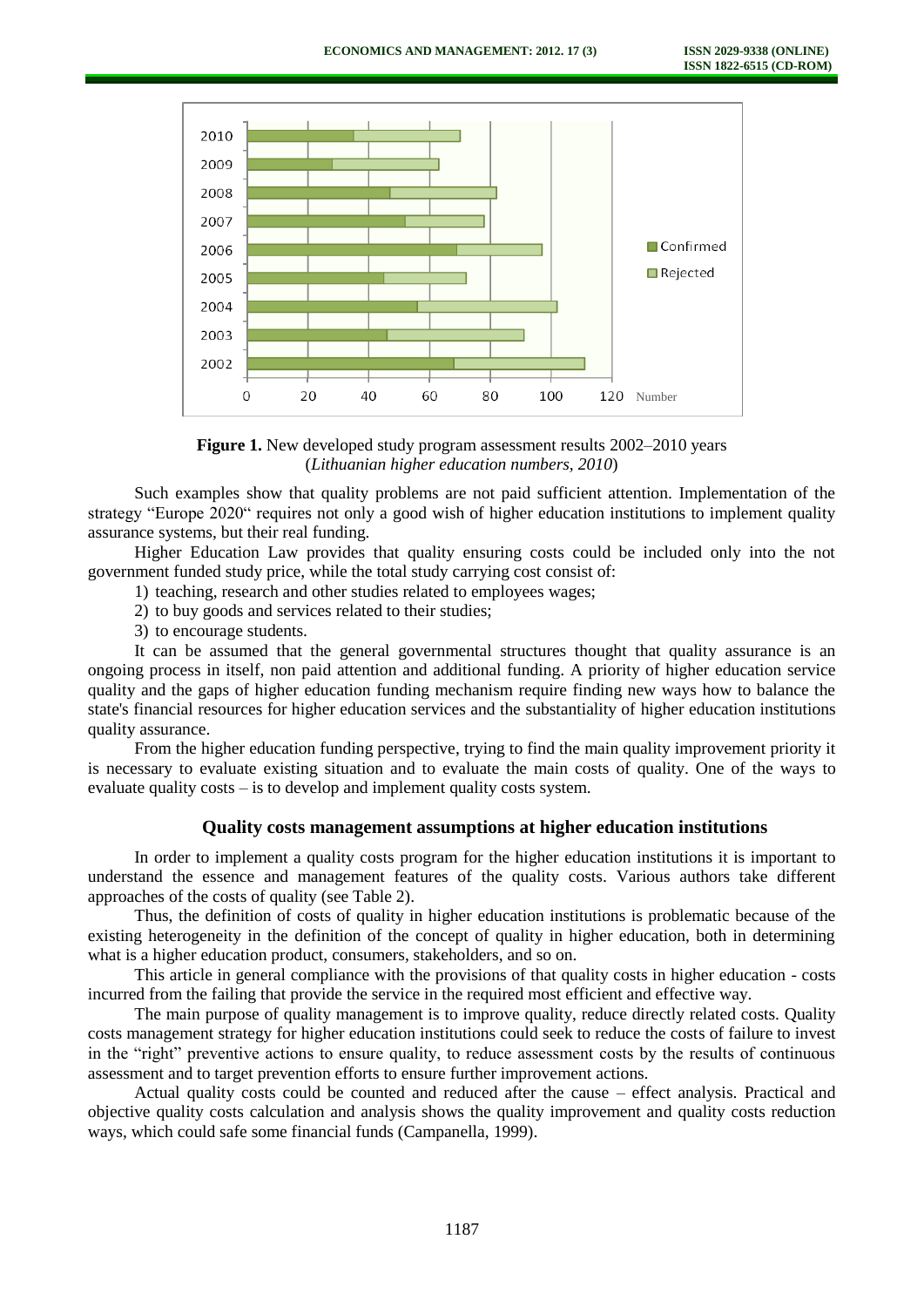| Author, year                     | <b>Quality costs definition</b>                                                      |
|----------------------------------|--------------------------------------------------------------------------------------|
| Machowski & Dale, 1998           | Quality costs are perceived as non-compliance and compliance costs amount when       |
|                                  | the cost of compliance includes prevention, to prevent poor quality, and assessment  |
|                                  | of costs and the costs of non-compliance - failure of the product (or return         |
|                                  | processing) costs.                                                                   |
| Campanella, 1999                 | Quality costs - the cost of quality is the amount which includes investments in the  |
|                                  | prevention of non-conformance, product or service compliance assessment costs        |
|                                  | and failure costs.                                                                   |
| Dale & Wan, 2002                 | Quality costs are considered costs incurred by the quality management system         |
|                                  | development, implementation, management and maintenance, costs associated with       |
|                                  | the continuous improvement of product or service failures, and all the other costs   |
|                                  | and activities without creating added value, but needed for a product or service     |
|                                  | quality.                                                                             |
| Sandholm, 2010                   | The costs of poor quality are defined as the total losses caused by the products and |
|                                  | processes of a company not being perfect.                                            |
| AS 2561-2010. Guide to the       | Costs of quality are those additional costs and over and above actual costs making   |
| determination and use of quality | the product or providing the service that would disappear if the organization's      |
| costs                            | system, processes and products were perfect, with the provided product meeting or    |
|                                  | exceeding statutory or customer expectations.                                        |

**Table 2.** Definitions of quality costs

Today there is a possibility to find a variety of techniques that offer quality costs elements to group according to certain categories of classification models. The trouble is that higher education institutions quality costs elements are different, for example, from manufacturing organizations. Therefore, each organization should individually develop quality costs elements as a guide through the quality costs categories and detailed definitions of quality costs elements.



**Figure 2.** Quality costs goal, categories and alternative models

Recent studies Yang (2008) offers a costs-quality split into six categories (see Figure 2):

- Prevention costs the costs of actions designed to prevent defects and discrepancies, and to minimize the failure costs and costs related to inspection and testing.
- The appraisal costs costs which incurred in evaluating products and processes of the state to determine whether these requirements are met.
- Internal failure costs costs of mistakes, which can arise inside of organisation and don't affect the customers.
- External failure costs costs of the errors and defects that directly affect customers.
- Extra resultant costs indirect and extra losses caused by errors or defects of operations, materials or systems. These costs can be quantified by collecting all the wastes of the reworks, materials, inventories, compensations and re-treatments indirectly caused by failures in the process.
- Estimated hidden costs losses related to decrease of consumers loyalty and considerations to use the same product or service again, losses due damage to reputation.

The most common and useful for quality costs measurement is prevention, assessment and nonconformance costs model (PAF). Many authors (Schiffauerova & Thomson, 2006; Akkoyun & Ankara, 2008; Sharma *et all*, 2007) defining quality costs are using PAF model quality costs categories, which amount are overall quality costs. PAF model is widely used in various industries, service sector,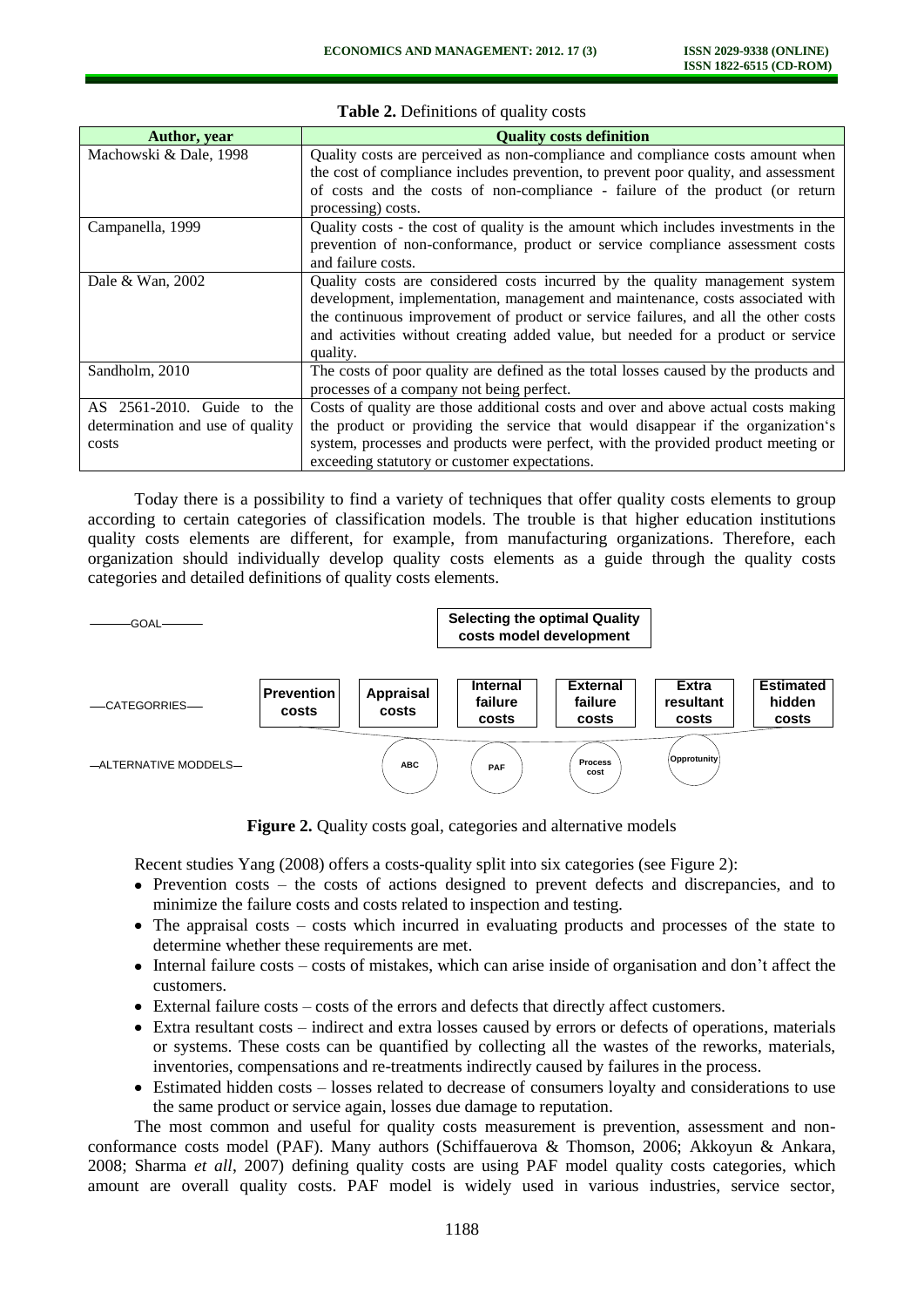administration and other economy areas. Based on this model, there are distinguished three main categories of quality costs: prevention, appraisal costs and failure costs. Appraisal and prevention costs are usually referred to as the compliance costs and failure costs are divided into internal and external costs.

Process quality cost model was developed by Ross (1977). It emphasizes only the importance of the process quality costs measurement. Process quality costs are defined as costs, which consist of the specific process of compliance costs and the amount of non-compliance costs (BS 6143:1990). Process cost model significantly changes the definition of the costs of compliance and form a new quality costs review method.

Activity-based costing (ABC) is a dynamic approach to determine costs by assigning them to the principal activities performed within an organization.

ABC model differs from traditional accounting approaches in that it allocates, or traces, indirect costs to products and services by first defining the main activities on which personnel in an organization spend their time. ABC considers primary activities as the main functions performed by a department or an organization.

ABC model (Cooper & Kaplan, 1988) object costs are attributed to the causal operating expenses and operating costs - the costs objects. This is an alternative approach, how quality costs can be determined, classified and evaluated. Tsai (1998) proposed an integrated quality cost and ABC system that provides a wide range of quality costs financial and non-financial information to the appropriate control methods. In the analysis discussed here, these activities are also known as "production activities" when they perform services or produce products. In general, the ABC procedure:

- 1. Defines the main activities on which personnel in an organization spend their time.
- 2. Traces the cost of financial and human resources to these activities.
- 3. Traces secondary activities (related to support and administrative activities) to the primary activities they serve.
- 4. Groups these activities by service.

ABC model long-term goals - is to eliminate the process which does not generate added value and continuous improve processes, activities, and quality (Schiffauerova & Thomson, 2006).

The literature review of the quality costs accounting methods shows that they are complex. The ABC method helps to assess the quality costs in the different process steps; it is good to analyze part of quality costs system at higher education institution processes. Beside the possibility to reflect and analyze the specifics of the quality costs added value will be created on the analysis of the main higher education institutions process activity. It is a good way to clarify higher education institution processes and to find the main problems caused by bad quality.

The cost of quality system in higher education should include all needed information from accounting, operations, evaluation, marketing and etc., for the main purpose to calculate useful and functional information for the planning significant operational and strategic goals. Quality cost system can facilitate the identification and elimination of organizational non – value – added activities.

For the quality costs elements analysis by ABC method it is important to identify the main processes of higher education institutions, which can be divided into several broad categories.

HE institution core processes:

- learning and teaching processes;  $\bullet$
- research and graduate studies processes.
- Other HE institution processes:
- enabling processes (that support realization of core higher education processes);
- planning processes;
- governance processes.

Consequently, higher education process modeling and analysis are needed to identify the major functions required to guarantee higher education quality.

## **Detailed quality costs items of higher education institution teaching process**

A reputation for quality of teaching and service to students must be an important factor in attracting the best students and in attracting additional funding.

According to the fact that general study costs supporting by Lithuania's government's are mainly committed for teaching and research staff salaries, authors were analyzed only quality costs related to the process of teaching. Quality costs may arise at any element of teaching process. With the aim to investigate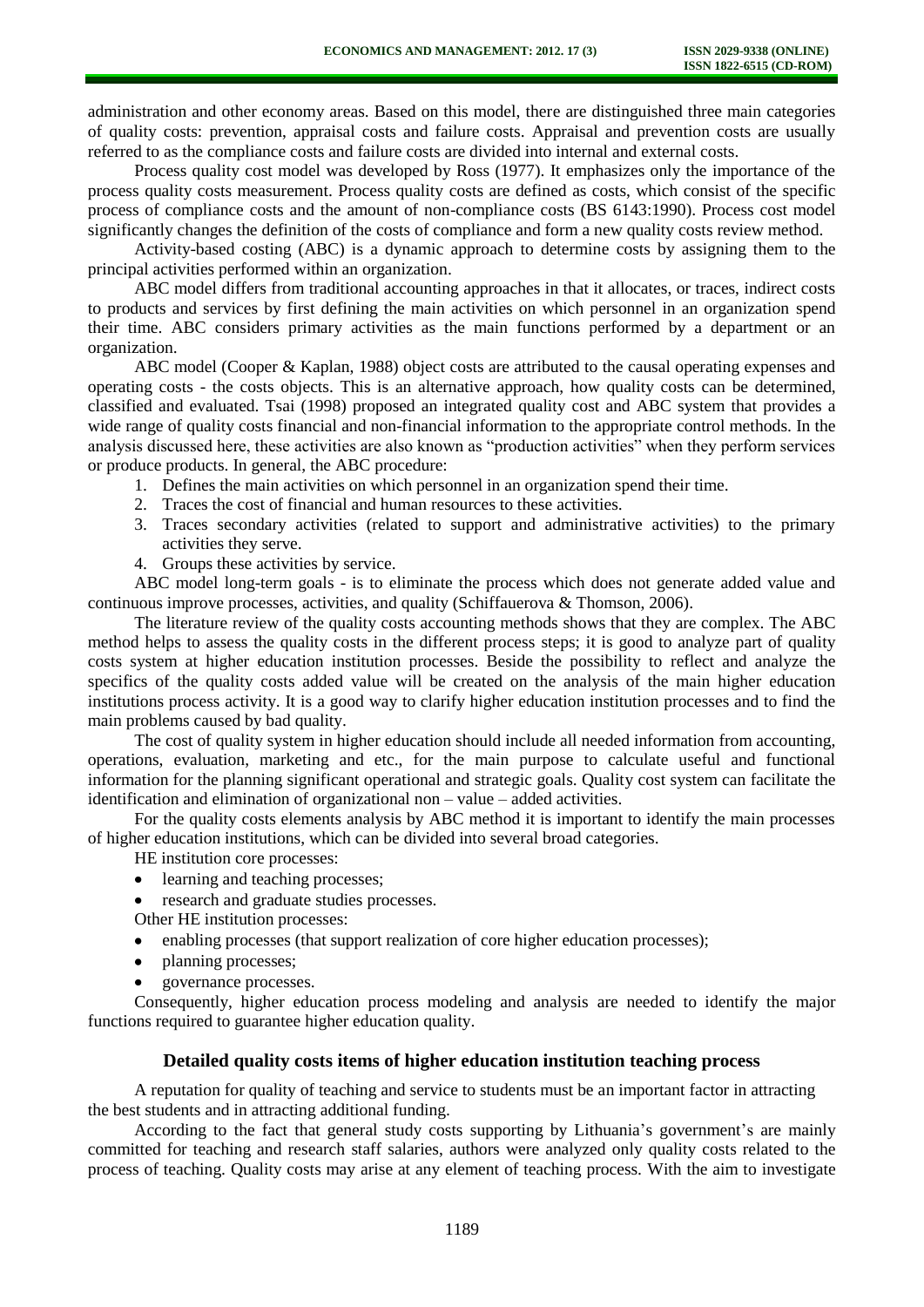the items of quality costs of teaching process there were detailed teaching process elements (see Table 3) and items of quality costs (see Table 4). According to literature review of studies of El-Sharef & El-Kilany (2011), Henard & Leprince-Ringuet (2008), Wild (1995), Eriksen (1995) there were identified elements of teaching process.

| <b>Preparation to</b> | <b>Preparation to teaching</b> | <b>Course teaching implementation</b>      | <b>Improvement of</b>  |
|-----------------------|--------------------------------|--------------------------------------------|------------------------|
| accreditation         |                                |                                            | teaching process       |
| Preparation of study  | Formation of individual        | Lecturing, consultations, mid - term test) | Participating in self- |
| programmes.           | teaching loads.                | Checking of students' works, review of     | assessment process.    |
| Preparation of new    | Preparation of teaching        | results.                                   | Improvement of         |
| modules               | strategy.                      | Organizing of exam retaking                | modules and            |
|                       | Preparation of learning        | Cooperation with students (in scientific   | programmes.            |
|                       | materials and facilities.      | activity of students).                     |                        |
|                       |                                | Preparation of practice tasks, checking of |                        |
|                       |                                | practice surveys.                          |                        |
|                       |                                | Participating in preparation of students'  |                        |
|                       |                                | final work (guidance, evaluation).         |                        |

**Table 3.** Teaching process elements

For each element of teaching process there were determined quality costs items. In all teaching process elements almost all quality costs to assure quality are considered as major prevention costs. In an imperfect situation prevention activities may not always prevent quality failure, so it is necessary an early detection of quality failure. For example, time spent to repair review of new programmes and modules prevent of future failures during programmes accreditation process. Internal failures are failures of faculty in delivering high quality education process. For example, teacher's time spent for failed students extra consulting and reassessing their knowledge can be determined as internal failure costs. In this case quality costs are incurred because the value-added service was not applied properly the first time. The estimation of quality external failure costs in teaching process elements can be done by analysing student's and other stakeholders' surveys. External failures are failures of faculty in delivering high quality education process which are related to customers' dissatisfaction. For example, teacher's time spent for analysis of complaints of students or other stakeholders can be determined as internal failure costs. Costs related with the mistakes of work time planning can be determined as extra resultant costs because they are indirectly caused by failures in the process. Hidden costs, such as damage to the faculty reputation due to the wastage of students can be only estimated. These costs are not "visible".

The process of allocating time spent by faculties on preventive and detective activities or on activities to eliminate mistakes will determine the faculty's teaching hours for all activities. The faculty's teaching hours will be multiplied by salary rate per hour and the prevention, detection and failure costs associated with faculty's teaching process can be estimated.

| <b>Process elements</b> | <b>Category of quality</b> | <b>Items of quality costs</b>                                 |
|-------------------------|----------------------------|---------------------------------------------------------------|
|                         | costs                      |                                                               |
|                         | $\mathcal{L}$              | 3                                                             |
| Preparation to          | Prevention costs           | Costs of market evaluation and review                         |
| accreditation           |                            | Costs of design of study programmes                           |
|                         |                            | Costs of training teachers                                    |
|                         | Appraisal costs            | Costs of repair review of new programmes and modules          |
|                         | Internal failure costs     | Costs of corrections of new programmes and modules            |
|                         |                            | Costs of delay of giving study programs accreditation request |
| Preparation to teaching | Prevention costs           | Costs of preparation of teaching strategy                     |
|                         |                            | Costs of preparation of teaching materials                    |
|                         |                            | Costs related with formation of individual teaching loads     |
|                         | Appraisal costs            | Costs related with review of individual teaching loads        |
|                         | Internal failure costs     | Costs related with delay of information                       |
|                         |                            | Costs of strategy correction actions                          |
|                         | Extra resultant costs      | Costs related with the mistakes of work time planning         |

|  | Table 4. Deployment of quality costs |  |
|--|--------------------------------------|--|
|--|--------------------------------------|--|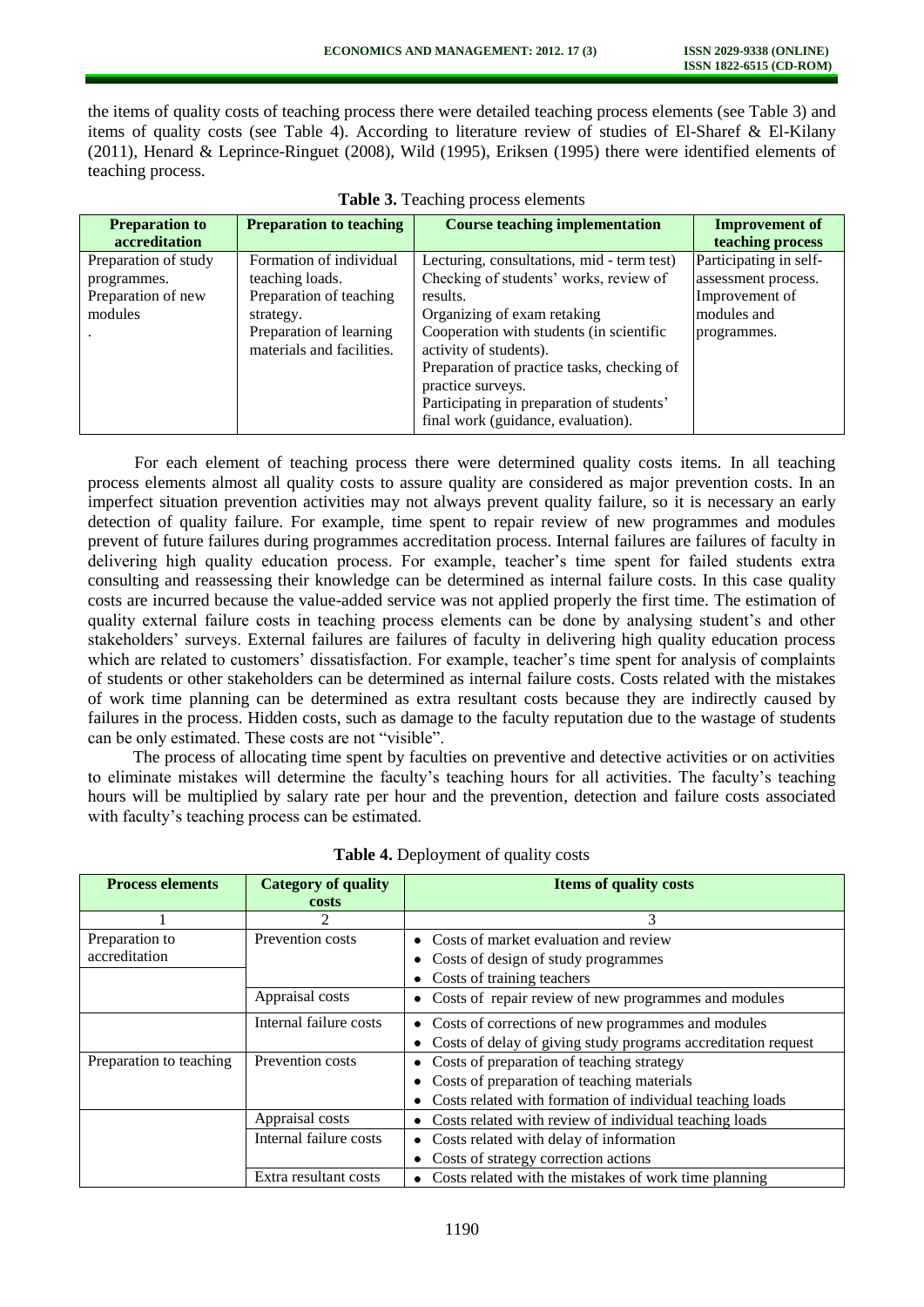| 1                | $\overline{c}$          | 3                                                                       |
|------------------|-------------------------|-------------------------------------------------------------------------|
| Course teaching  | Prevention costs        | Costs of planning of lecturing                                          |
| implementation   |                         | Costs of preparation of lecturing                                       |
|                  |                         | Costs for rising of qualification of lecturers (seminars,               |
|                  |                         | conferences, etc.)                                                      |
|                  |                         | Costs of additional learning facilities                                 |
|                  |                         | Costs related with the revelation of best practical sides of            |
|                  |                         | modules (trips to enterprises, the partnership with top                 |
|                  |                         | management of companies, etc.)                                          |
|                  | Appraisal costs         | • Costs of organization of med terms and final works                    |
|                  |                         | Costs of revision and renewal of teaching materials                     |
|                  |                         | Costs of revision and renewal of information to students                |
|                  | Internal failure costs  | • Costs of revision and renewal of teaching materials after<br>failures |
|                  |                         | Costs for failed students' extra consulting and reassessing their       |
|                  |                         | knowledge                                                               |
|                  |                         | Costs of teaching students, which are studying the course               |
|                  |                         | repeatedly                                                              |
|                  | External failure costs  | • Costs of analysis of complaints of students or other stakeholders     |
|                  |                         | Additional training costs of lecturers                                  |
|                  | Extra resultant costs   | • Waste of labour hours due to the poor quality in process              |
|                  |                         | Penalties of customer damage caused by poor quality of service          |
|                  | <b>Estimated hidden</b> | • Costs of damage to the university reputation due to the wastage       |
|                  | costs                   | of students                                                             |
|                  |                         | Loss of income of university                                            |
|                  |                         | Government subsidies wasted on university failures                      |
|                  |                         | Decrease the students goodwill                                          |
|                  | Prevention costs        | Costs of improvement of modules and programmes<br>٠                     |
| Improvement of   | Appraisal costs         | Costs of self-assessment                                                |
| teaching process |                         | Costs of analysis of student assessment                                 |
|                  |                         | Costs of analysis and handling of students complaints                   |
|                  | Internal failure costs  | • Extra cost due to the poor communication with students                |
|                  | External failure costs  | • Costs of students dissatisfaction                                     |
|                  |                         | • Costs of research issues why students lose the commitment to          |
|                  |                         | follow through courses                                                  |
|                  | <b>Estimated hidden</b> | • The opportunity costs of lost students loyalty                        |
|                  | costs                   | • Loss-of-reputation costs                                              |

Listed teaching process quality costs elements help to identify all the detailed costs of quality items. Quality cost analysis makes easier to assign responsibility for improvement actions.

### **Conclusions**

Quality cost system can facilitate the identification and elimination of organizational non-value-added activities which do not provide or enhance quality from customers' perspective. It is believed that translation quality assurance problems into money language can help to evaluate importance of these problems and identify preventive actions for failure quality costs. The article's authors offer to the higher education institutions to identify quality costs in accordance with the process approach, which partly reflects the ABC cost accounting method. In this way has been identified one of the higher education processes quality costs the teaching process. Based on pilot study suggestions there are some of the higher education institution faculty salaries relative losses of quality resulting from the non-compliance costs. It may also lead to other losses, including the intangible (estimated hidden costs), which consist of the losses of consumer and higher education institution image losses. Higher education institutions should be careful in defining quality costs into the categories. Identification the quality costs elements of teaching process remains challenging. It is not easy to define quality costs from teachers' daily activities costs (especially, in case of appraisal costs). Future studies should include additional analysis to verify and ascertain the validity of the findings.